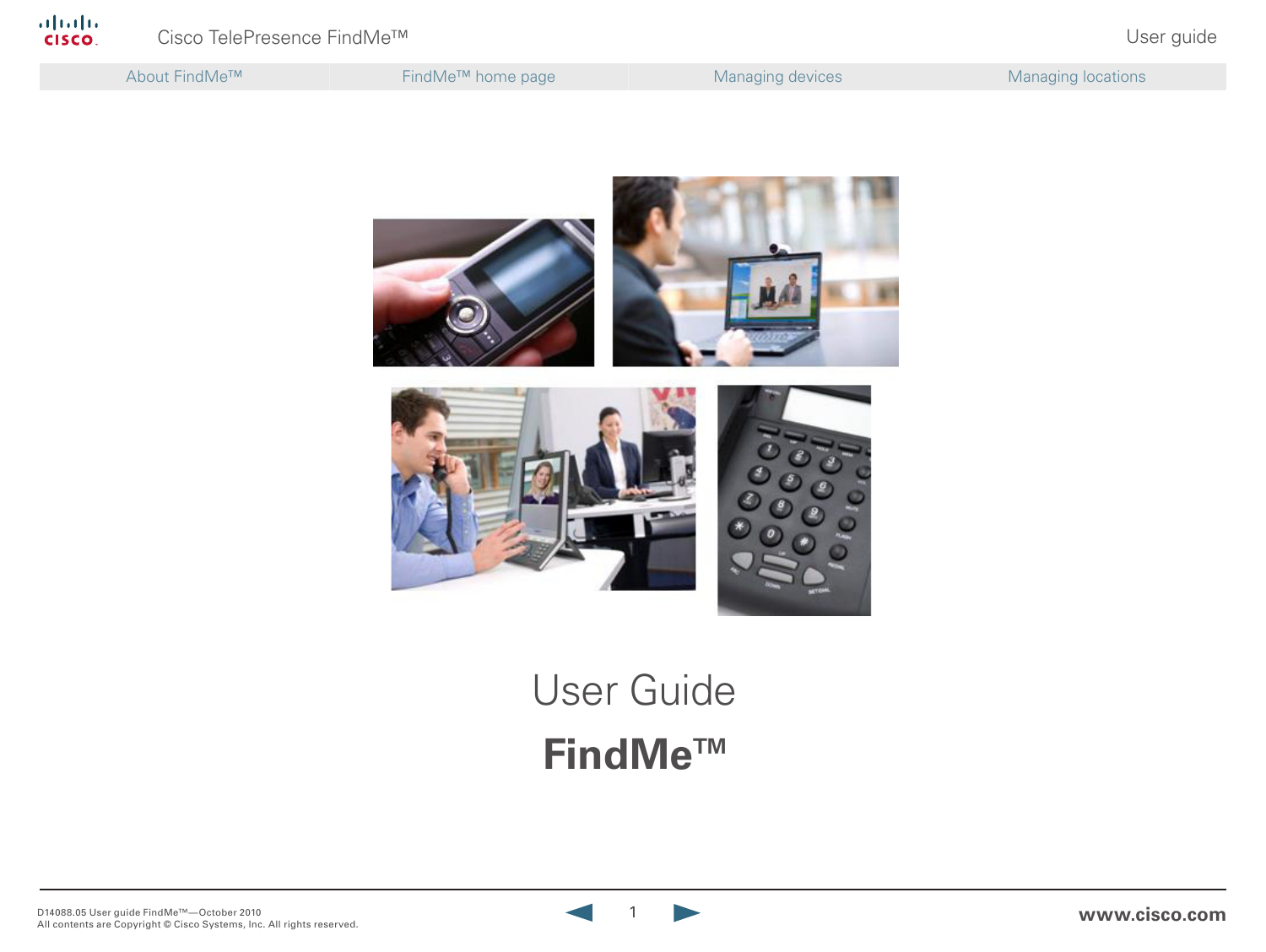

ahaha **CISCO**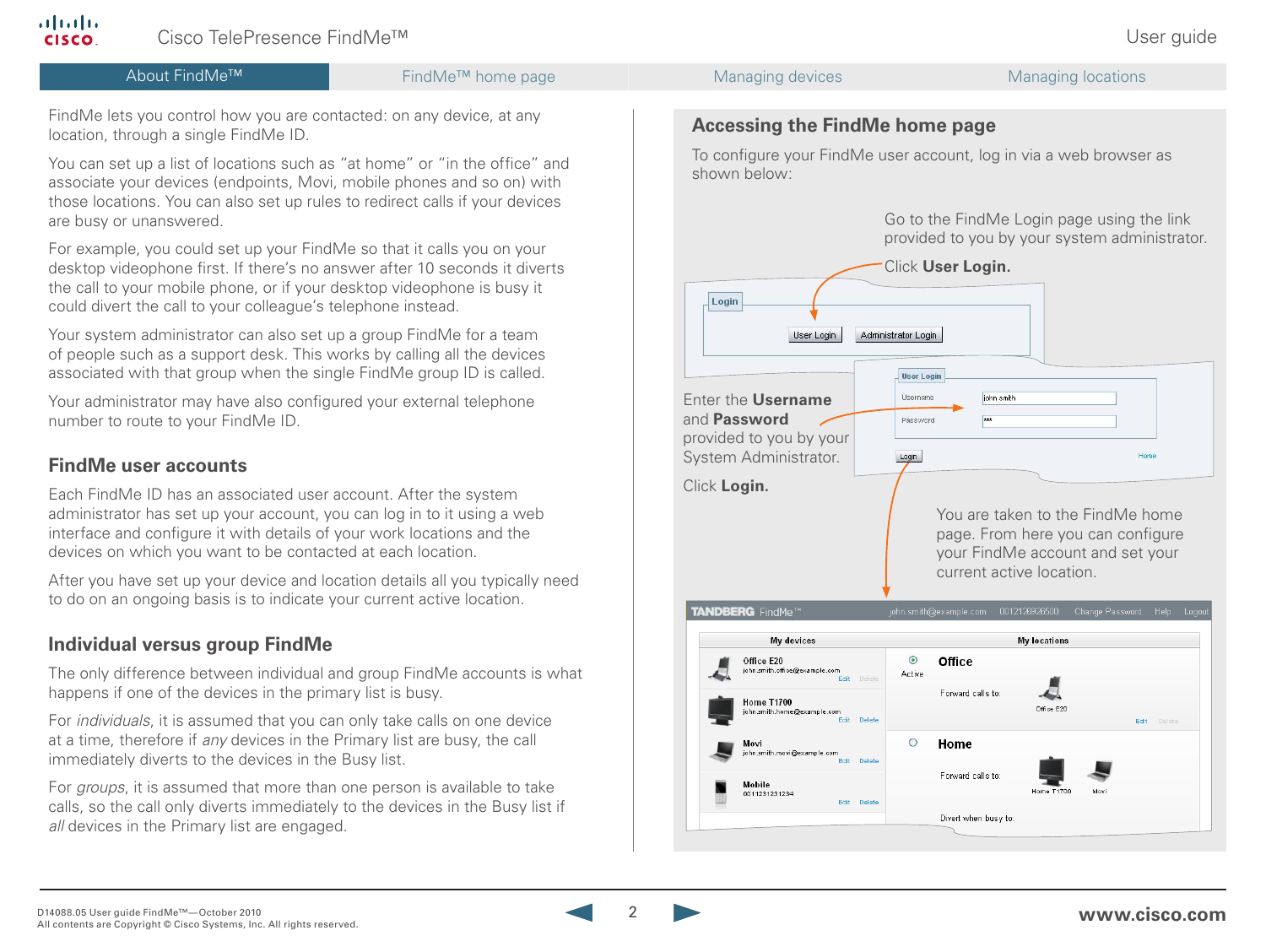

Click **Add new FindMe** location to open a new window where you can set up a new location and its associated devices. You can add up to 10 locations.

When someone calls your FindMe ID the devices associated with your active location are called.

To change your active location, click on the radio button next to the required location name.

always be active.



If no devices or locations are configured, all calls to your FindMe will be rejected.

associated with your account. You cannot delete or change the address of your principal devices; you can only change the device name or picture. Contact your administrator if you need to change your principal devices.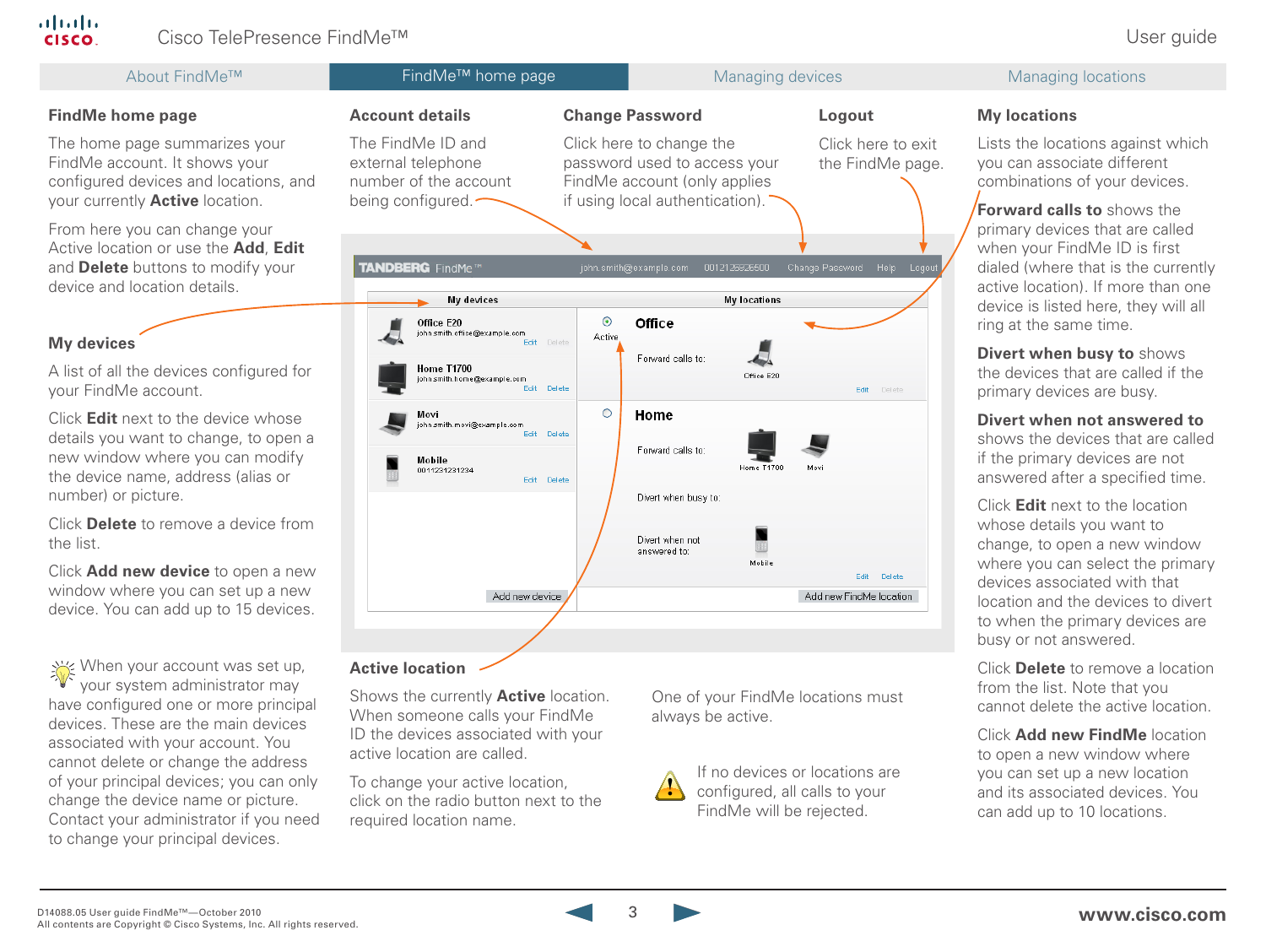About FindMe<sup>™</sup> FindMe<sup>™</sup> FindMe<sup>™</sup> home page Managing devices Managing devices Managing locations

## **Defining device details**

This page is used to define a new device such as an endpoint, Movi client or telephone, or to change the details of an existing device.

To get here from the FindMe home page, click **Add new device** to define a new device, or click **Edit** against the device whose details you want to modify.

## **Address or number**

The contact address / alias / number of the device. Depending on the type of device you should use the following formats:

- video endpoints: enter any alias with which the device is registered
- 3G mobile phones:
	- » to route video to your mobile phone, you must have a 3G gateway - enter the gateway's prefix followed by the mobile phone number
	- » to route voice only, enter the mobile phone number along with any prefixes required by your dial plan for external calls
- telephones: enter the extension number (for internal calls) or the full telephone number, along with any necessary prefixes



Choose a picture to associate with the type of device.

Note that the pictures only act as a guide and are for your own benefit. They have no effect on how calls to that device are handled.

For example you could use  $\triangle$  to indicate a forwarding address of a colleague, or مه for voicemail.

 $\frac{1}{200}$  Ensure that none of the active location's primary devices are set to Autoanswer.

If they are, the system will consider the call to have been answered when Autoanswer is initiated, and so it will not divert the call to any other devices.

## **Information**

The system administrator can include instructions here. It could, for example, show you how to format your device addresses.

## **Save / Cancel**

Click **Save** to confirm your changes and return to the FindMe home page.

Click **Cancel** to discard your changes and return to the **Picture FindMe home page. Picture FindMe home page. Picture FindMe home page.**